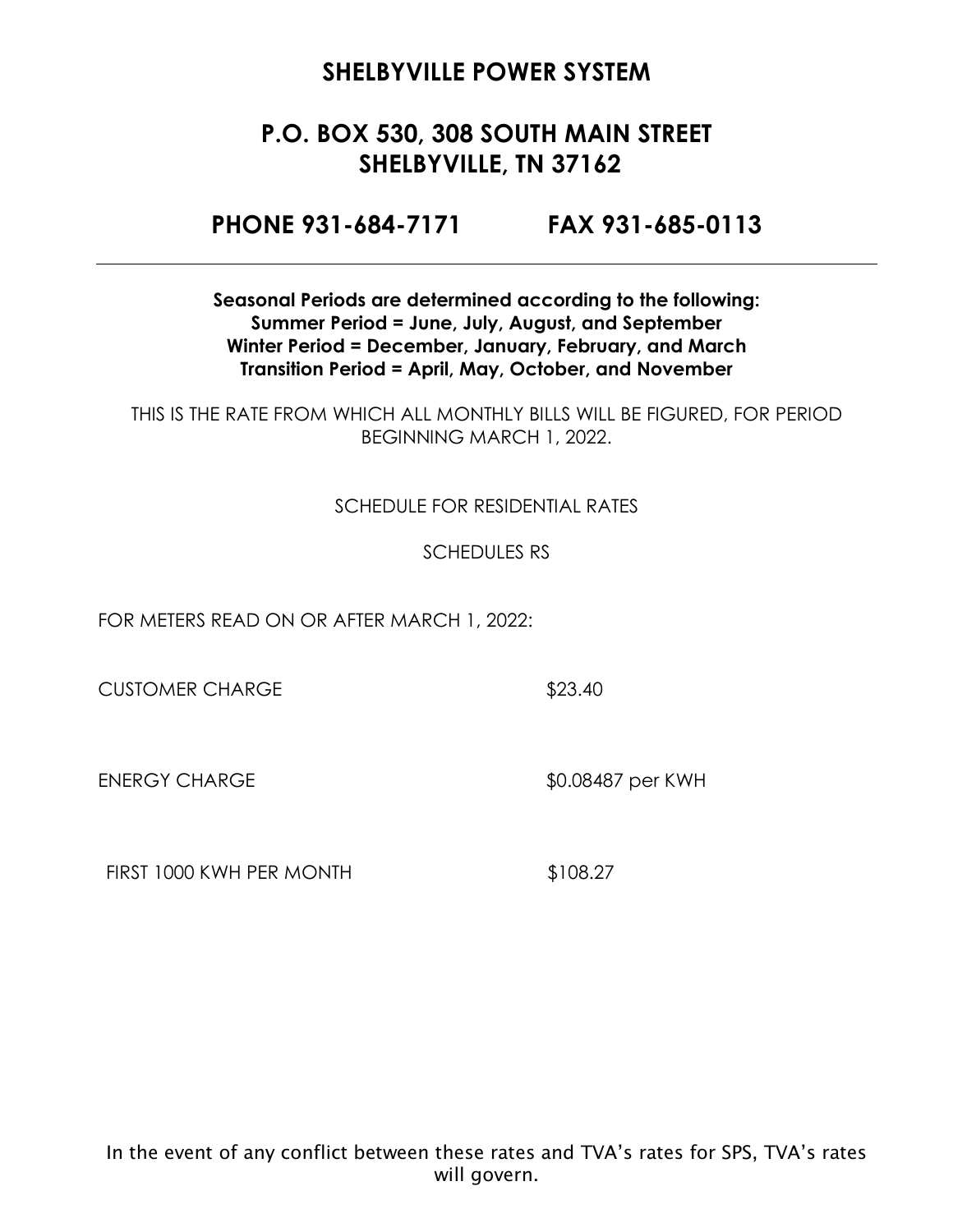# **P.O. BOX 530, 308 SOUTH MAIN STREET SHELBYVILLE, TN 37162**

### **PHONE 931-684-7171 FAX 931-685-0113**

**Seasonal Periods are determined according to the following: Summer Period = June, July, August, and September Winter Period = December, January, February, and March Transition Period = April, May, October, and November**

THIS IS THE RATE FROM WHICH ALL MONTHLY BILLS WILL BE FIGURED, FOR PERIOD BEGINNING MARCH 1, 2022.

#### SCHEDULE FOR COMMERCIAL RATES

SCHEDULES GSA (LESS THAN 50 KW)

FOR METERS READ ON OR AFTER MARCH 1, 2022:

GSA1:

IF CUSTOMER'S CURRENTLY EFFECTIVE CONTRACT DEMAND, IF ANY, OR ITS HIGHEST BILLING DEMAND DURING THE LATEST 12-MONTH PERIOD IS NOT MORE THAN 50 KW AND THE CUSTOMER'S MONTHLY ENERGY TAKINGS FOR ANY MONTH DURING SUCH PERIOD DO NOT EXCEED, 15,000 KILOWATT HOURS:

CUSTOMER CHARGE:

- If the customer's energy usage does not exceed  $500$  KWHRS =  $$27.00$
- If the customer's energy usage is greater than  $500$  KWHRS =  $$46.00$

ENERGY CHARGE  $$0.09417$  per KWH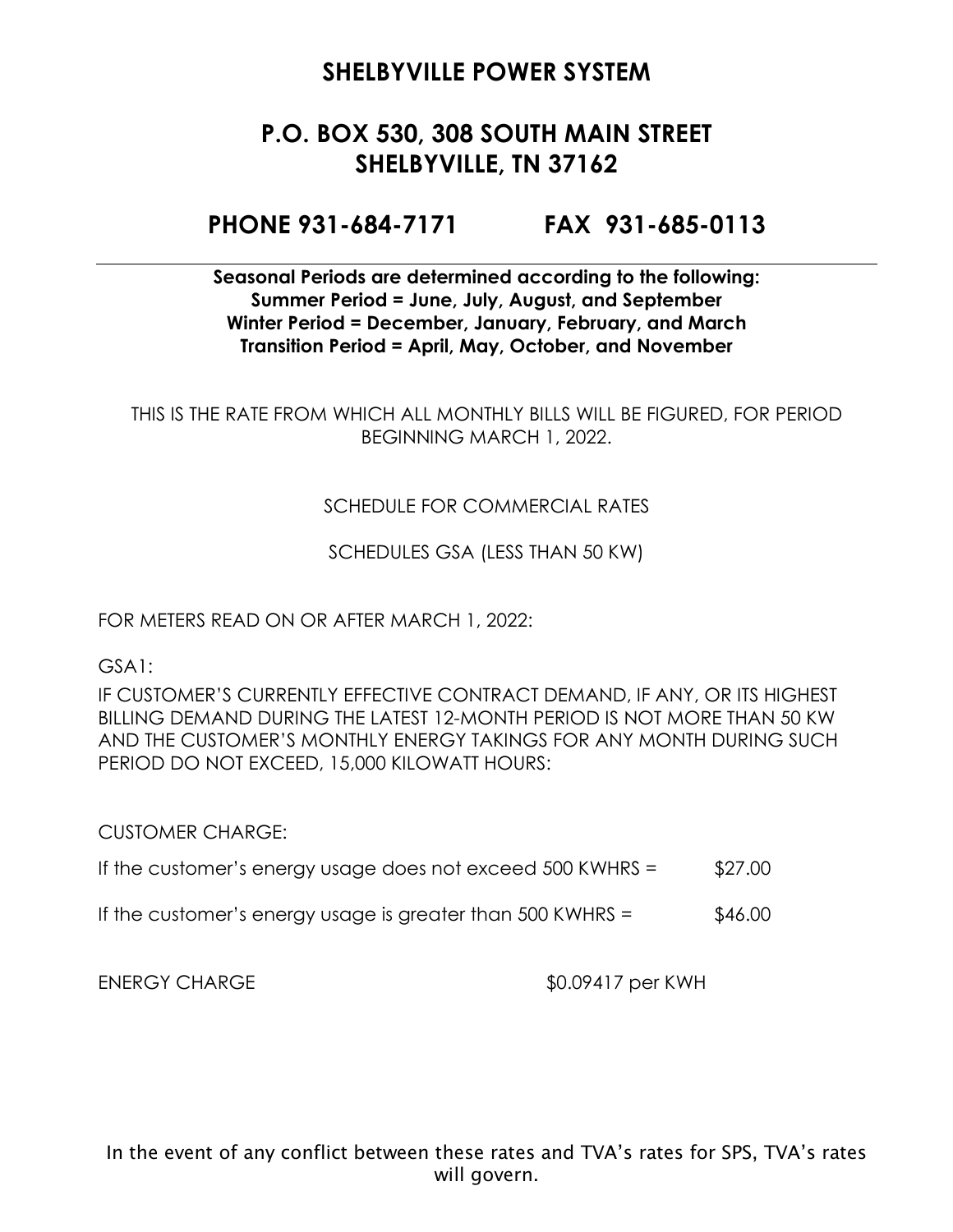# **P.O. BOX 530, 308 SOUTH MAIN STREET SHELBYVILLE, TN 37162**

### **PHONE 931-684-7171 FAX 931-685-0113**

**Seasonal Periods are determined according to the following: Summer Period = June, July, August, and September Winter Period = December, January, February, and March Transition Period = April, May, October, and November**

THIS IS THE RATE FROM WHICH ALL MONTHLY BILLS WILL BE FIGURED, FOR PERIOD BEGINNING MARCH 1, 2022.

#### SCHEDULE FOR COMMERCIAL/INDUSTRIAL RATES

SCHEDULES GSA (FROM 50 KW TO 1000 KW)

FOR METERS READ ON OR AFTER MARCH 1, 2022:

GSA2:

IS CUSTOMER'S CURRENTLY EFFECTIVE CONTRACT DEMAND, IF ANY, OR ITS HIGHEST BILLING DEMAND DURING THE LATEST 12-MONTH PERIOD IS GREATER THAN 50 KW BUT NOT MORE THAN 1000 KW AND THE CUSTOMER'S MONTHLY ENERGY TAKINGS FOR ANY MONTH DURING SUCH PERIOD EXCEED 15,000 KILOWATT HOURS:

\$200.00

DEMAND CHARGE:

FIRST 50 KW PER MONTH \$8.00 per KW OVER 50 KW PER MONTH \$13.13 per KW

ENERGY CHARGE:

| FIRST 15,000 KWH PER MONTH | \$0.07929 per KWH |
|----------------------------|-------------------|
| OVER 15,000 KWH PER MONTH  | \$0.05740 per KWH |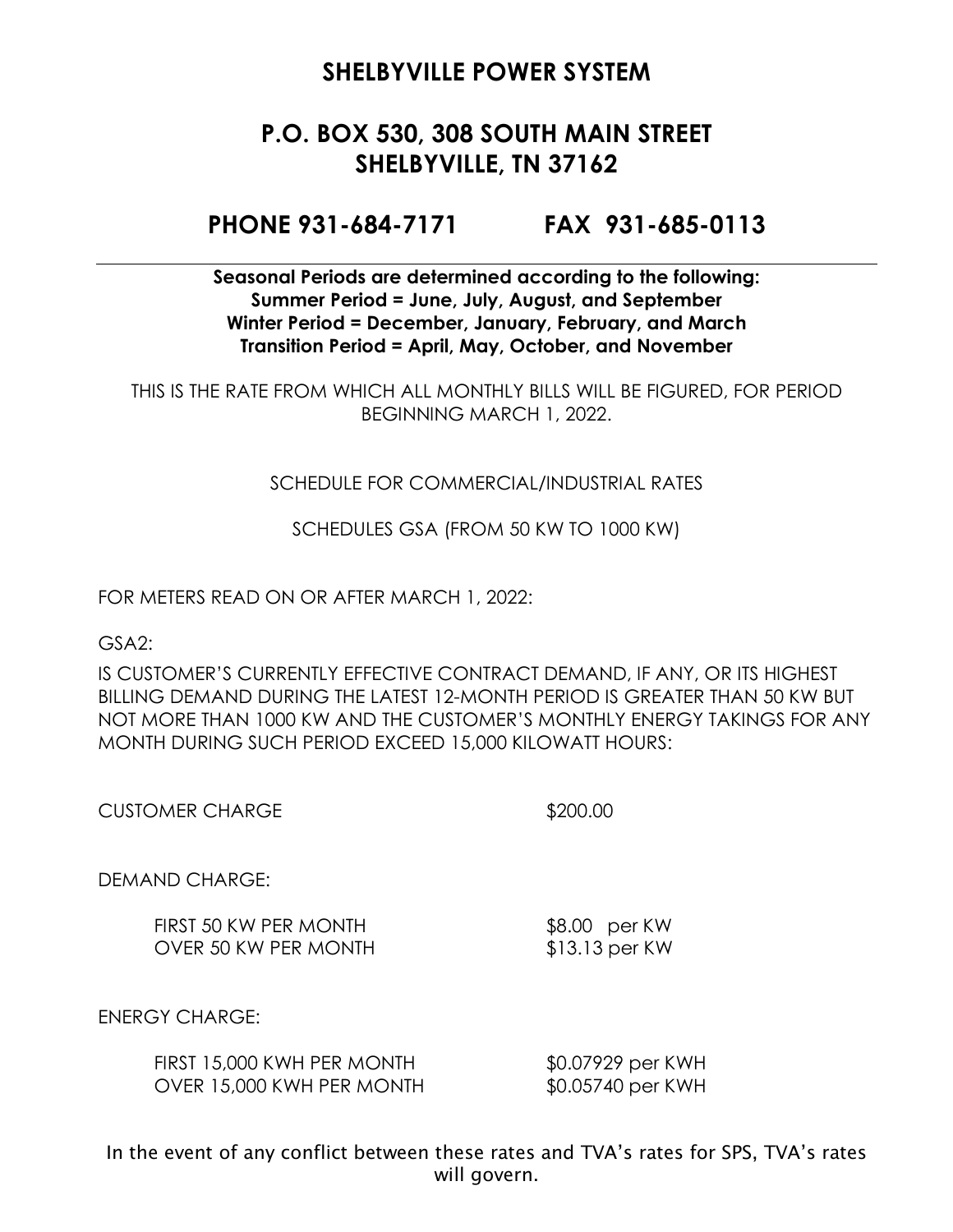# **P.O. BOX 530, 308 SOUTH MAIN STREET SHELBYVILLE, TN 37162**

### **PHONE 931-684-7171 FAX 931-685-0113**

#### **Seasonal Periods are determined according to the following: Summer Period = June, July, August, and September Winter Period = December, January, February, and March Transition Period = April, May, October, and November**

THIS IS THE RATE FROM WHICH ALL MONTHLY BILLS WILL BE FIGURED, FOR PERIOD BEGINNING MARCH 1, 2022.

#### COMMERCIAL/INDUSTRIAL RATES

GSA3, Greater than 1000 KW Contract or Highest 12 Month Measured KW greater than 1000 KW

But Measured KW for month is less than 1000 KW

CUSTOMER CHARGE \$650.00

DEMAND CHARGE

|               | First 1000 KW<br>Over 1000 KW | $$11.97$ per KW<br>$$11.97$ per KW |
|---------------|-------------------------------|------------------------------------|
| ENERGY CHARGE | AII KWHR                      | \$0.06573 per KWHR                 |

GSA3, Greater than 1000 KW Contract or Highest 12 Month Measured KW greater than 1000 KW (Must be eligible for General Manufacturing Credit)

Measured KW for month is greater than 1000 KW

CUSTOMER CHARGE \$650.00

DEMAND CHARGE

First 1000 KW \$10.59 per KW Over 1000 KW \$10.34 per KW

ENERGY CHARGE ALL KWHR \$0.05497 per KWHR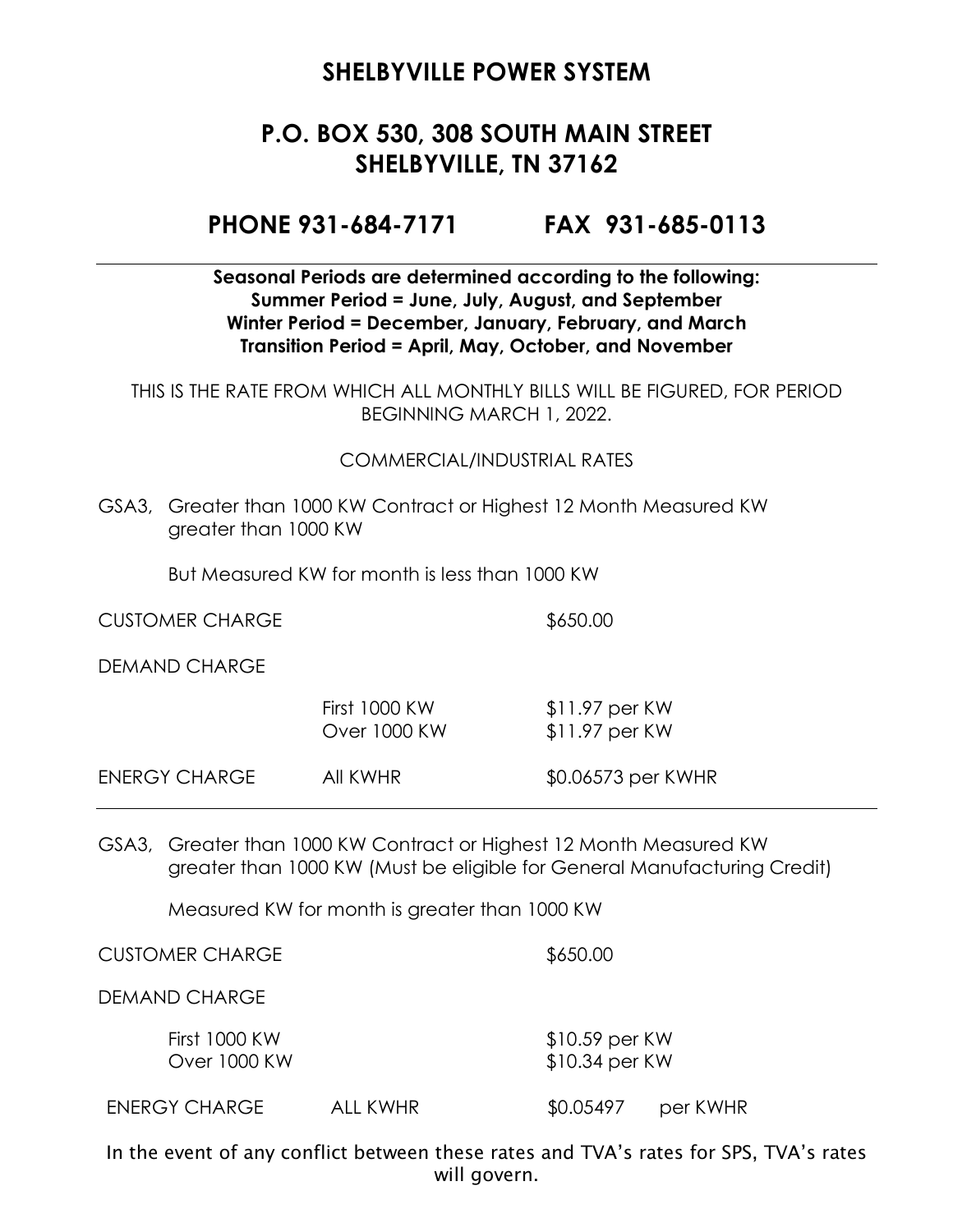# **P.O. BOX 530, 308 SOUTH MAIN STREET SHELBYVILLE, TN 37162**

### **PHONE 931-684-7171 FAX 931-685-0113**

#### **Seasonal Periods are determined according to the following: Summer Period = June, July, August, and September Winter Period = December, January, February, and March Transition Period = April, May, October, and November**

(Determination of On-peak and Off-peak Hours)

Except for Saturdays and Sundays and the weekdays that are observed as Federal Holidays for New Year's Day, Memorial Day, Independence Day, Labor Day, Thanksgiving Day and Christmas Day and provided further that on-peak hours shall not include hours that fall on November 1 of each year when November 1 falls on any day other than Monday. On-peak hours for each day shall for purposes of Standard Service be from 1 p.m. to 7 p.m. during the months of April, May, June, July, August, September and October and from 4 a.m. to 10 a.m. during the months of February, February, March, November and December. All other hours of each day and all hours of such expected days shall be off-peak hours.

THIS IS THE RATE FROM WHICH ALL MONTHLY BILLS WILL BE FIGURED, FOR PERIOD BEGINNING MARCH 1, 2022.

TOU-MSB Greater than 5000 KW Contract or Highest 12 Month Measured KW greater than 5000 and SIC is 20-39

Measured KW for month is less than 5000 KW

Manufacture Rates

CUSTOMER CHARGE \$1,850.00

DEMAND CHARGE All KW On-Peak \$9.27 per KW Off-Peak \$2.26 per KW

Energy Charge First 425 KWHR/KW On-Peak (all KWHR) \$0.06686 per KWHR Off-Peak (first 200 hours) \$0.05549 per KWHR (Example 425 \* KW compared to measured KWHR)

Off-Peak: Next 200 KWHR/KW \$0.02357

Off-Peak: Additional KWH \$0.02102

Facilities Rental (Delivery Point less than 46 KV) \$0.93 per KW

Equipment Rental 1.5% of Installed Cost per month